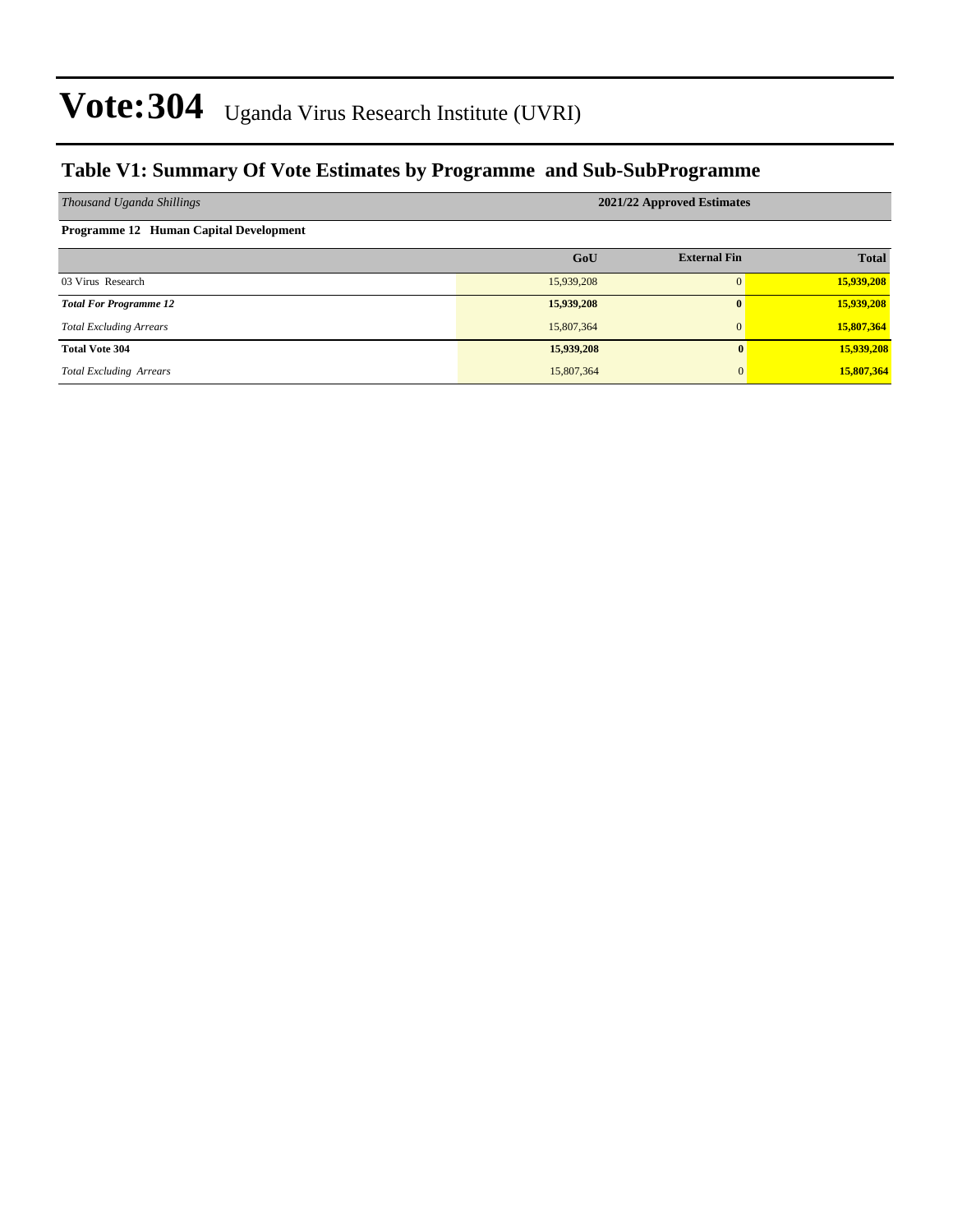### **Table V2: Summary Of Vote Estimates by Sub-SubProgramme,Department and Project**

| Thousand Uganda Shillings                                                 |                  | 2020/21 Approved Budget |                  |              | 2021/22 Approved Estimates |                               |              |
|---------------------------------------------------------------------------|------------------|-------------------------|------------------|--------------|----------------------------|-------------------------------|--------------|
| Sub-SubProgramme 03 Virus Research                                        |                  |                         |                  |              |                            |                               |              |
| <b>Recurrent Budget Estimates</b>                                         | <b>Wage</b>      | <b>Non-Wage</b>         | <b>AIA</b>       | <b>Total</b> | <b>Wage</b>                | Non-Wage                      | <b>Total</b> |
| 01 Headquarters                                                           | 1,541,135        | 3,217,869               | $\boldsymbol{0}$ | 4,759,004    | 1,568,612                  | 4,717,565                     | 6,286,177    |
| 02 Health Research Services                                               | $\overline{0}$   | 1,782,436               | $\boldsymbol{0}$ | 1,782,436    | $\mathbf{0}$               | 3,352,679                     | 3,352,679    |
| 03 Internal Audit                                                         | $\overline{0}$   | 150,000                 | $\mathbf{0}$     | 150,000      | $\mathbf{0}$               | 200,352                       | 200,352      |
| <b>Total Recurrent Budget Estimates for Sub-</b><br><b>SubProgramme</b>   | 1,541,135        | 5,150,305               | $\bf{0}$         | 6,691,440    | 1,568,612                  | 8,270,596                     | 9,839,208    |
| Development Budget Estimates                                              | <b>GoU</b> Dev't | <b>External Fin</b>     | <b>AIA</b>       | <b>Total</b> |                            | <b>GoU Dev't External Fin</b> | <b>Total</b> |
| 1442 UVRI Infrastructual Development Project                              | 2,100,000        | $\mathbf{0}$            | $\mathbf{0}$     | 2,100,000    | 5,890,000                  | $\overline{0}$                | 5,890,000    |
| 1569 Retooling of Uganda Virus Research Institute                         | 180,000          | $\mathbf{0}$            | $\boldsymbol{0}$ | 180,000      | 210,000                    | $\overline{0}$                | 210,000      |
| <b>Total Development Budget Estimates for Sub-</b><br><b>SubProgramme</b> | 2,280,000        | $\bf{0}$                | $\bf{0}$         | 2,280,000    | 6,100,000                  | $\bf{0}$                      | 6,100,000    |
|                                                                           | GoU              | <b>External Fin</b>     | <b>AIA</b>       | <b>Total</b> | GoU                        | <b>External Fin</b>           | <b>Total</b> |
| <b>Total For Sub-SubProgramme 03</b>                                      | 8,971,440        | $\bf{0}$                | $\bf{0}$         | 8,971,440    | 15,939,208                 | $\bf{0}$                      | 15,939,208   |
| <b>Total Excluding Arrears</b>                                            | 8,971,440        | $\mathbf{0}$            | $\mathbf{0}$     | 8,971,440    | 15,807,364                 | $\overline{0}$                | 15,807,364   |
| <b>Total Vote 304</b>                                                     | 8,971,440        | $\bf{0}$                | $\bf{0}$         | 8,971,440    | 15,939,208                 | $\bf{0}$                      | 15,939,208   |
| <b>Total Excluding Arrears</b>                                            | 8,971,440        | $\mathbf{0}$            | $\overline{0}$   | 8,971,440    | 15,807,364                 | $\overline{0}$                | 15,807,364   |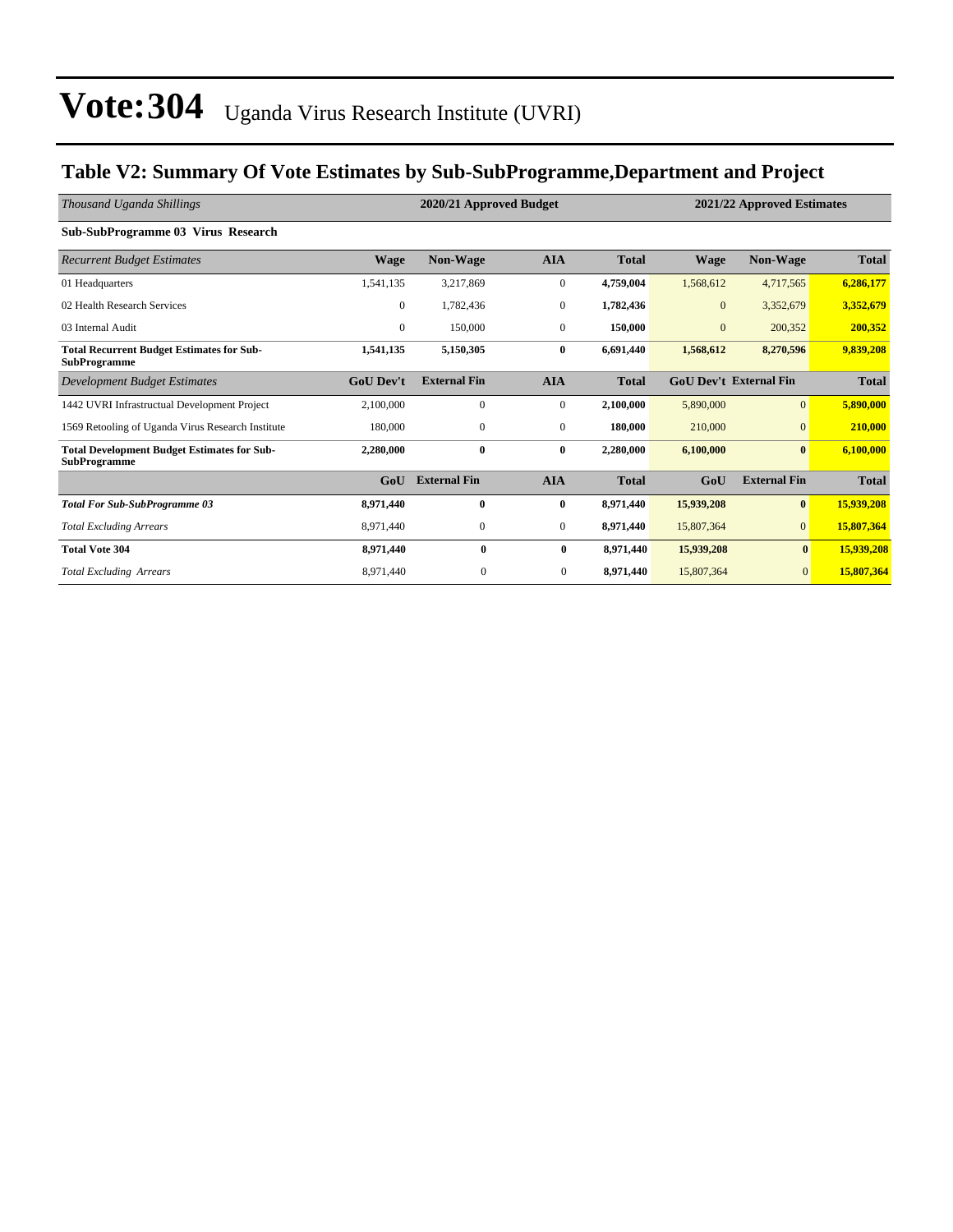### **Table V3: Summary Vote Estimates by Item**

| Thousand Uganda Shillings                                     |           | 2020/21 Approved Budget<br>2021/22 Approved Estimates |                  |              |           |                     |              |
|---------------------------------------------------------------|-----------|-------------------------------------------------------|------------------|--------------|-----------|---------------------|--------------|
|                                                               | GoU       | <b>External Fin</b>                                   | AIA              | <b>Total</b> | GoU       | <b>External Fin</b> | <b>Total</b> |
| <b>Employees, Goods and Services (Outputs Provided)</b>       | 6,691,440 | $\bf{0}$                                              | $\bf{0}$         | 6,691,440    | 9,887,364 | $\bf{0}$            | 9,887,364    |
| 211101 General Staff Salaries                                 | 1,541,135 | $\bf{0}$                                              | $\bf{0}$         | 1,541,135    | 1,568,612 | $\bf{0}$            | 1,568,612    |
| 211103 Allowances (Inc. Casuals, Temporary)                   | 258,400   | $\bf{0}$                                              | $\bf{0}$         | 258,400      | 589,600   | $\bf{0}$            | 589,600      |
| 212102 Pension for General Civil Service                      | 326,594   | 0                                                     | $\bf{0}$         | 326,594      | 332,618   | $\bf{0}$            | 332,618      |
| 212106 Validation of old Pensioners                           | $\bf{0}$  | $\bf{0}$                                              | $\bf{0}$         | $\bf{0}$     | 12,000    | $\bf{0}$            | 12,000       |
| 213001 Medical expenses (To employees)                        | 63,000    | 0                                                     | $\bf{0}$         | 63,000       | 129,000   | $\bf{0}$            | 129,000      |
| 213002 Incapacity, death benefits and funeral expenses        | 17,000    | $\bf{0}$                                              | $\bf{0}$         | 17,000       | 25,000    | $\bf{0}$            | 25,000       |
| 213004 Gratuity Expenses                                      | 462,906   | $\bf{0}$                                              | $\bf{0}$         | 462,906      | 472,806   | $\bf{0}$            | 472,806      |
| 221001 Advertising and Public Relations                       | 24,000    | 0                                                     | $\bf{0}$         | 24,000       | 24,000    | $\bf{0}$            | 24,000       |
| 221002 Workshops and Seminars                                 | 172,800   | $\bf{0}$                                              | $\bf{0}$         | 172,800      | 235,128   | $\bf{0}$            | 235,128      |
| 221003 Staff Training                                         | 323,075   | 0                                                     | $\bf{0}$         | 323,075      | 427,854   | $\bf{0}$            | 427,854      |
| 221007 Books, Periodicals & Newspapers                        | 8,750     | $\bf{0}$                                              | $\bf{0}$         | 8,750        | 10,700    | $\bf{0}$            | 10,700       |
| 221008 Computer supplies and Information Technology<br>(TT)   | 54,000    | $\bf{0}$                                              | 0                | 54,000       | 257,904   | $\bf{0}$            | 257,904      |
| 221009 Welfare and Entertainment                              | 152,300   | $\bf{0}$                                              | $\bf{0}$         | 152,300      | 119,000   | $\bf{0}$            | 119,000      |
| 221011 Printing, Stationery, Photocopying and Binding         | 70,750    | $\bf{0}$                                              | $\bf{0}$         | 70,750       | 72,554    | $\bf{0}$            | 72,554       |
| 221012 Small Office Equipment                                 | 24,000    | $\bf{0}$                                              | $\bf{0}$         | 24,000       | 34,000    | $\bf{0}$            | 34,000       |
| 221014 Bank Charges and other Bank related costs              | $\bf{0}$  | $\bf{0}$                                              | $\bf{0}$         | 0            | 5,000     | $\bf{0}$            | 5,000        |
| 221016 IFMS Recurrent costs                                   | 48,000    | $\bf{0}$                                              | $\bf{0}$         | 48,000       | 48,000    | $\bf{0}$            | 48,000       |
| 221020 IPPS Recurrent Costs                                   | 40,000    | $\bf{0}$                                              | $\bf{0}$         | 40,000       | 40,000    | $\bf{0}$            | 40,000       |
| 222001 Telecommunications                                     | 24,000    | 0                                                     | $\bf{0}$         | 24,000       | 24,000    | $\bf{0}$            | 24,000       |
| 222002 Postage and Courier                                    | 6,000     | $\bf{0}$                                              | $\bf{0}$         | 6,000        | 6,000     | $\bf{0}$            | 6,000        |
| 222003 Information and communications technology<br>(ICT)     | 40,000    | $\bf{0}$                                              | 0                | 40,000       | 40,000    | $\bf{0}$            | 40,000       |
| 223001 Property Expenses                                      | 25,000    | $\bf{0}$                                              | 0                | 25,000       | $\bf{0}$  | $\bf{0}$            | $\bf{0}$     |
| 223004 Guard and Security services                            | 8,000     | $\bf{0}$                                              | $\bf{0}$         | 8,000        | 68,000    | $\bf{0}$            | 68,000       |
| 223005 Electricity                                            | 1,000,000 | $\bf{0}$                                              | $\bf{0}$         | 1,000,000    | 1,000,000 | $\bf{0}$            | 1,000,000    |
| 223006 Water                                                  | 100,000   | 0                                                     | $\bf{0}$         | 100,000      | 100,000   | $\bf{0}$            | 100,000      |
| 224001 Medical Supplies                                       | 530,073   | $\bf{0}$                                              | $\bf{0}$         | 530,073      | 1,577,564 | $\bf{0}$            | 1,577,564    |
| 224004 Cleaning and Sanitation                                | 250,000   | $\bf{0}$                                              | 0                | 250,000      | 349,000   | $\bf{0}$            | 349,000      |
| 224005 Uniforms, Beddings and Protective Gear                 | 20,100    | 0                                                     | $\bf{0}$         | 20,100       | 20,100    | $\bf{0}$            | 20,100       |
| 225001 Consultancy Services- Short term                       | $\bf{0}$  | 0                                                     | $\bf{0}$         | 0            | 48,000    | $\bf{0}$            | 48,000       |
| 227001 Travel inland                                          | 432,543   | 0                                                     | $\boldsymbol{0}$ | 432,543      | 1,125,037 | $\bf{0}$            | 1,125,037    |
| 227002 Travel abroad                                          | 156,168   | $\bf{0}$                                              | $\bf{0}$         | 156,168      | 156,168   | $\bf{0}$            | 156,168      |
| 227003 Carriage, Haulage, Freight and transport hire          | 8,000     | 0                                                     | 0                | 8,000        | 4,000     | $\bf{0}$            | 4,000        |
| 227004 Fuel, Lubricants and Oils                              | 220,218   | 0                                                     | $\bf{0}$         | 220,218      | 362,091   | $\bf{0}$            | 362,091      |
| 228001 Maintenance - Civil                                    | $\bf{0}$  | $\bf{0}$                                              | $\bf{0}$         | 0            | 93,528    | $\bf{0}$            | 93,528       |
| 228002 Maintenance - Vehicles                                 | 76,000    | 0                                                     | $\bf{0}$         | 76,000       | 76,000    | $\bf{0}$            | 76,000       |
| 228003 Maintenance – Machinery, Equipment $\&$<br>Furniture   | 132,528   | $\bf{0}$                                              | $\bf{0}$         | 132,528      | 197,000   | $\bf{0}$            | 197,000      |
| 228004 Maintenance - Other                                    | 76,100    | $\bf{0}$                                              | $\bf{0}$         | 76,100       | 177,100   | $\bf{0}$            | 177,100      |
| 281504 Monitoring, Supervision & Appraisal of Capital<br>work | 0         | $\bf{0}$                                              | $\bf{0}$         | 0            | 60,000    | $\bf{0}$            | 60,000       |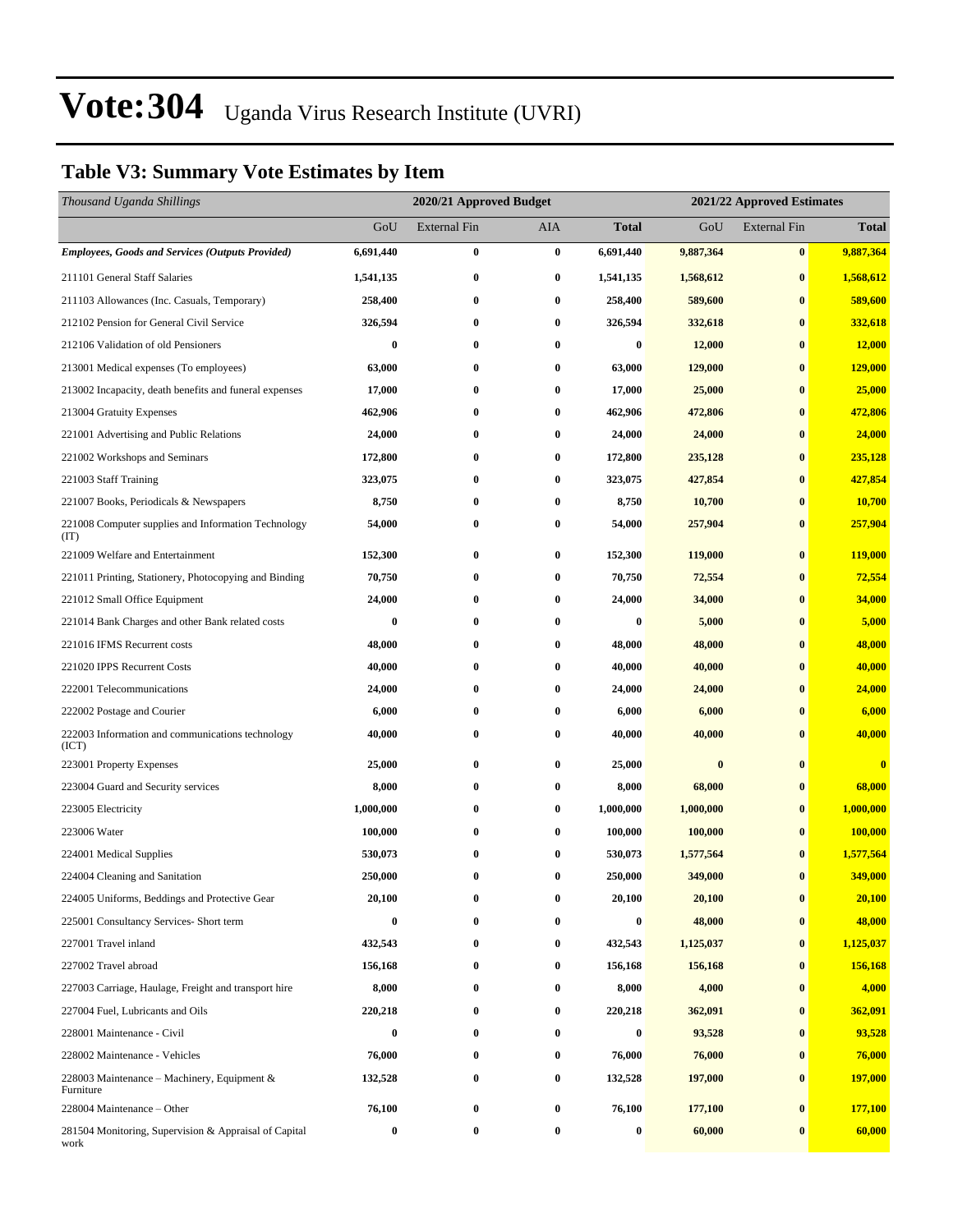| <b>Investment</b> (Capital Purchases)                        | 2,280,000 | 0              | $\bf{0}$     | 2,280,000 | 5,920,000  | $\mathbf{0}$ | 5,920,000    |
|--------------------------------------------------------------|-----------|----------------|--------------|-----------|------------|--------------|--------------|
| 312101 Non-Residential Buildings                             | 30,000    | $\bf{0}$       | 0            | 30,000    | $\bf{0}$   | $\mathbf{0}$ | $\mathbf{0}$ |
| 312102 Residential Buildings                                 | 2,100,000 | 0              | $\bf{0}$     | 2,100,000 | 2,100,000  | $\bf{0}$     | 2,100,000    |
| 312202 Machinery and Equipment                               | 130,000   | 0              | $\bf{0}$     | 130,000   | 3,790,000  | $\mathbf{0}$ | 3,790,000    |
| 312203 Furniture & Fixtures                                  | 20,000    | $\bf{0}$       | $\bf{0}$     | 20,000    | 30,000     | $\mathbf{0}$ | 30,000       |
| <b>Arrears</b>                                               | $\bf{0}$  | $\bf{0}$       | 0            | $\bf{0}$  | 131,844    | $\mathbf{0}$ | 131,844      |
| 321608 General Public Service Pension arrears<br>(Budgeting) | $\bf{0}$  | $\bf{0}$       | $\bf{0}$     | $\bf{0}$  | 131,844    | $\mathbf{0}$ | 131,844      |
| <b>Grand Total Vote 304</b>                                  | 8,971,440 | $\bf{0}$       | $\bf{0}$     | 8,971,440 | 15,939,208 | $\mathbf{0}$ | 15,939,208   |
| <b>Total Excluding Arrears</b>                               | 8.971.440 | $\overline{0}$ | $\mathbf{0}$ | 8,971,440 | 15,807,364 | $\Omega$     | 15,807,364   |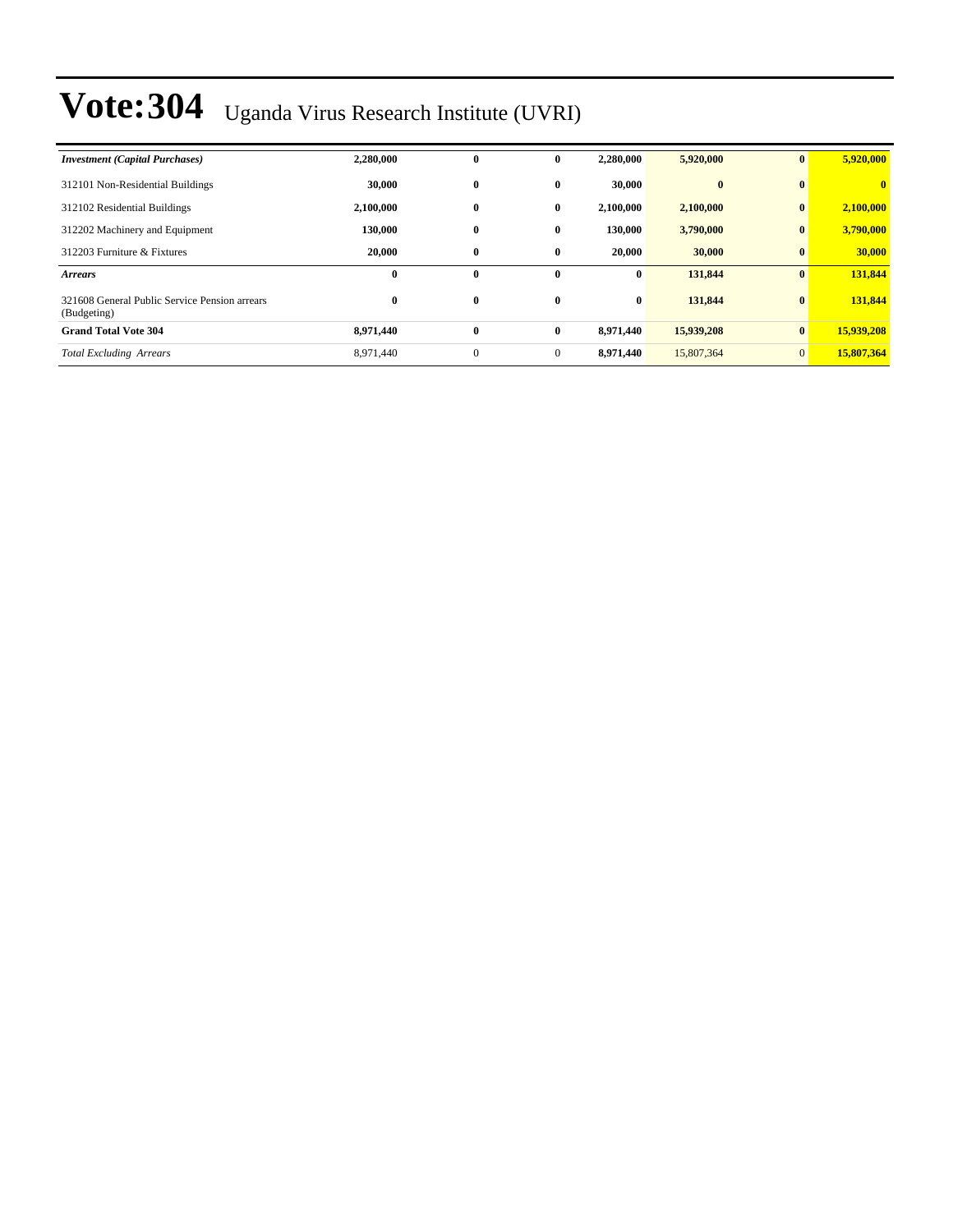### **Table V4: Detailed Estimates by Sub-SubProgramme, Department,Project and Budget Output and Item**

#### *Sub-SubProgrammme 03 Virus Research*

*Recurrent Budget Estimates*

#### **Department 01 Headquarters**

| Thousand Uganda Shillings                                       |                  | 2020/21 Approved Budget |                  |              |                  | 2021/22 Approved Estimates |              |
|-----------------------------------------------------------------|------------------|-------------------------|------------------|--------------|------------------|----------------------------|--------------|
| <b>Outputs Provided</b>                                         | Wage             | Non Wage                | <b>AIA</b>       | <b>Total</b> | Wage             | Non Wage                   | <b>Total</b> |
| <b>Budget Output 080304 Administration and Support Services</b> |                  |                         |                  |              |                  |                            |              |
| 211101 General Staff Salaries                                   | 1,541,135        | $\boldsymbol{0}$        | $\overline{0}$   | 1,541,135    | 1,568,612        | $\mathbf{0}$               | 1,568,612    |
| 211103 Allowances (Inc. Casuals, Temporary)                     | $\boldsymbol{0}$ | 48,400                  | $\mathbf{0}$     | 48,400       | $\mathbf{0}$     | 408,400                    | 408,400      |
| 212102 Pension for General Civil Service                        | $\boldsymbol{0}$ | 326,594                 | $\mathbf{0}$     | 326,594      | $\mathbf{0}$     | 332,618                    | 332,618      |
| 213001 Medical expenses (To employees)                          | $\mathbf{0}$     | 8,000                   | $\overline{0}$   | 8,000        | $\mathbf{0}$     | 24,000                     | 24,000       |
| 213002 Incapacity, death benefits and funeral expenses          | $\boldsymbol{0}$ | 2,000                   | $\overline{0}$   | 2,000        | $\mathbf{0}$     | 2,000                      | 2,000        |
| 213004 Gratuity Expenses                                        | $\boldsymbol{0}$ | 462,906                 | $\mathbf{0}$     | 462,906      | $\mathbf{0}$     | 472,806                    | 472,806      |
| 221001 Advertising and Public Relations                         | $\boldsymbol{0}$ | 24,000                  | $\mathbf{0}$     | 24,000       | $\mathbf{0}$     | 24,000                     | 24,000       |
| 221002 Workshops and Seminars                                   | $\boldsymbol{0}$ | 130,000                 | $\mathbf{0}$     | 130,000      | $\mathbf{0}$     | 162,328                    | 162,328      |
| 221003 Staff Training                                           | $\mathbf{0}$     | 185,598                 | $\overline{0}$   | 185,598      | $\mathbf{0}$     | 338,377                    | 338,377      |
| 221007 Books, Periodicals & Newspapers                          | $\boldsymbol{0}$ | 3,750                   | $\overline{0}$   | 3,750        | $\mathbf{0}$     | 3,750                      | 3,750        |
| 221008 Computer supplies and Information Technology (IT)        | $\boldsymbol{0}$ | 40,000                  | $\overline{0}$   | 40,000       | $\mathbf{0}$     | 243,904                    | 243,904      |
| 221009 Welfare and Entertainment                                | $\boldsymbol{0}$ | 25,000                  | $\mathbf{0}$     | 25,000       | $\mathbf{0}$     | 25,000                     | 25,000       |
| 221011 Printing, Stationery, Photocopying and Binding           | $\boldsymbol{0}$ | 48,750                  | $\mathbf{0}$     | 48,750       | $\mathbf{0}$     | 48,750                     | 48,750       |
| 221012 Small Office Equipment                                   | $\boldsymbol{0}$ | 24,000                  | $\overline{0}$   | 24,000       | $\mathbf{0}$     | 4,000                      | 4,000        |
| 221014 Bank Charges and other Bank related costs                | $\boldsymbol{0}$ | $\boldsymbol{0}$        | $\overline{0}$   | $\bf{0}$     | $\mathbf{0}$     | 5,000                      | 5,000        |
| 221016 IFMS Recurrent costs                                     | $\boldsymbol{0}$ | 48,000                  | $\overline{0}$   | 48,000       | $\mathbf{0}$     | 48,000                     | 48,000       |
| 221020 IPPS Recurrent Costs                                     | $\mathbf{0}$     | 40,000                  | $\overline{0}$   | 40,000       | $\mathbf{0}$     | 40,000                     | 40,000       |
| 222001 Telecommunications                                       | $\boldsymbol{0}$ | 24,000                  | $\mathbf{0}$     | 24,000       | $\mathbf{0}$     | 24,000                     | 24,000       |
| 223004 Guard and Security services                              | $\boldsymbol{0}$ | 8,000                   | $\overline{0}$   | 8,000        | $\mathbf{0}$     | 48,000                     | 48,000       |
| 223005 Electricity                                              | $\boldsymbol{0}$ | 1,000,000               | $\mathbf{0}$     | 1,000,000    | $\mathbf{0}$     | 1,000,000                  | 1,000,000    |
| 223006 Water                                                    | $\boldsymbol{0}$ | 100,000                 | $\boldsymbol{0}$ | 100,000      | $\mathbf{0}$     | 100,000                    | 100,000      |
| 224004 Cleaning and Sanitation                                  | $\boldsymbol{0}$ | 250,000                 | $\mathbf{0}$     | 250,000      | $\mathbf{0}$     | 349,000                    | 349,000      |
| 227001 Travel inland                                            | $\boldsymbol{0}$ | 97,243                  | $\mathbf{0}$     | 97,243       | $\mathbf{0}$     | 380,560                    | 380,560      |
| 227002 Travel abroad                                            | $\mathbf{0}$     | 92,909                  | $\overline{0}$   | 92,909       | $\mathbf{0}$     | 92,909                     | 92,909       |
| 227003 Carriage, Haulage, Freight and transport hire            | $\boldsymbol{0}$ | 8,000                   | $\overline{0}$   | 8,000        | $\mathbf{0}$     | 4,000                      | 4,000        |
| 227004 Fuel, Lubricants and Oils                                | $\boldsymbol{0}$ | 71,191                  | $\boldsymbol{0}$ | 71,191       | $\mathbf{0}$     | 105,791                    | 105,791      |
| 228001 Maintenance - Civil                                      | $\boldsymbol{0}$ | $\boldsymbol{0}$        | $\mathbf{0}$     | $\bf{0}$     | $\mathbf{0}$     | 93,528                     | 93,528       |
| 228002 Maintenance - Vehicles                                   | $\boldsymbol{0}$ | 56,000                  | $\boldsymbol{0}$ | 56,000       | $\boldsymbol{0}$ | 56,000                     | 56,000       |
| 228003 Maintenance – Machinery, Equipment & Furniture           | $\boldsymbol{0}$ | 93,528                  | $\boldsymbol{0}$ | 93,528       | $\boldsymbol{0}$ | 8,000                      | 8,000        |
| 228004 Maintenance – Other                                      | $\boldsymbol{0}$ | $\boldsymbol{0}$        | $\boldsymbol{0}$ | $\bf{0}$     | $\mathbf{0}$     | 81,000                     | 81,000       |
| 281504 Monitoring, Supervision & Appraisal of Capital work      | $\boldsymbol{0}$ | $\boldsymbol{0}$        | $\boldsymbol{0}$ | $\bf{0}$     | $\mathbf{0}$     | 60,000                     | 60,000       |
| <b>Total Cost of Budget Output 04</b>                           | 1,541,135        | 3,217,869               | 0                | 4,759,004    | 1,568,612        | 4,585,721                  | 6,154,333    |
| <b>Total Cost Of Outputs Provided</b>                           | 1,541,135        | 3,217,869               | $\bf{0}$         | 4,759,004    | 1,568,612        | 4,585,721                  | 6,154,333    |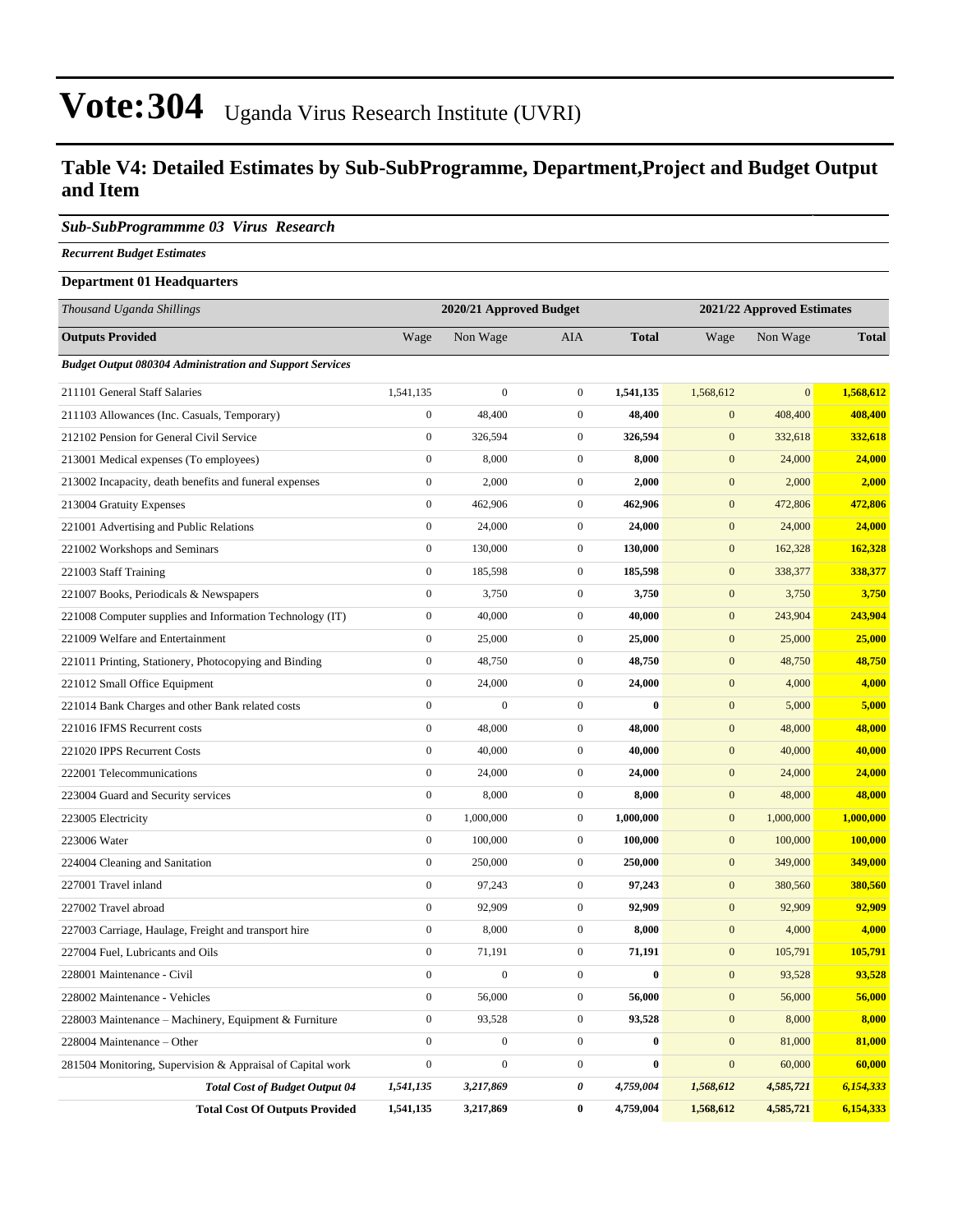| <b>Arrears</b>                                                             | Wage                  | Non Wage                | AIA              | <b>Total</b> | Wage                  | Non Wage                   | <b>Total</b> |  |
|----------------------------------------------------------------------------|-----------------------|-------------------------|------------------|--------------|-----------------------|----------------------------|--------------|--|
| <b>Budget Output 080399 Arrears</b>                                        |                       |                         |                  |              |                       |                            |              |  |
| 321608 General Public Service Pension arrears (Budgeting)                  | $\mathbf{0}$          | $\boldsymbol{0}$        | $\overline{0}$   | $\bf{0}$     | $\overline{0}$        | 131,844                    | 131,844      |  |
| <b>Total Cost of Budget Output 99</b>                                      | $\boldsymbol{\theta}$ | 0                       | 0                | 0            | $\boldsymbol{\theta}$ | 131,844                    | 131,844      |  |
| <b>Total Cost Of Arrears</b>                                               | $\bf{0}$              | 0                       | $\bf{0}$         | $\bf{0}$     | $\bf{0}$              | 131,844                    | 131,844      |  |
| <b>Total Cost for Department 01</b>                                        | 1,541,135             | 3,217,869               | $\bf{0}$         | 4,759,004    | 1,568,612             | 4,717,565                  | 6,286,177    |  |
| <b>Total Excluding Arrears</b>                                             | 1,541,135             | 3,217,869               | $\mathbf{0}$     | 4,759,004    | 1,568,612             | 4,585,721                  | 6,154,333    |  |
| <b>Department 02 Health Research Services</b>                              |                       |                         |                  |              |                       |                            |              |  |
| Thousand Uganda Shillings                                                  |                       | 2020/21 Approved Budget |                  |              |                       | 2021/22 Approved Estimates |              |  |
| <b>Outputs Provided</b>                                                    | Wage                  | Non Wage                | <b>AIA</b>       | <b>Total</b> | Wage                  | Non Wage                   | <b>Total</b> |  |
| <b>Budget Output 080304 Administration and Support Services</b>            |                       |                         |                  |              |                       |                            |              |  |
| 224001 Medical Supplies                                                    | $\boldsymbol{0}$      | $\boldsymbol{0}$        | $\overline{0}$   | $\bf{0}$     | $\mathbf{0}$          | 200,000                    | 200,000      |  |
| 227001 Travel inland                                                       | $\mathbf{0}$          | $\boldsymbol{0}$        | $\overline{0}$   | $\bf{0}$     | $\mathbf{0}$          | 386,129                    | 386,129      |  |
| 227004 Fuel, Lubricants and Oils                                           | $\boldsymbol{0}$      | $\boldsymbol{0}$        | $\overline{0}$   | $\bf{0}$     | $\mathbf{0}$          | 88,550                     | 88,550       |  |
| <b>Total Cost of Budget Output 04</b>                                      | $\boldsymbol{\theta}$ | 0                       | 0                | 0            | $\boldsymbol{\theta}$ | 674,679                    | 674,679      |  |
| Budget Output 080306 Arbovirology, Emerging and Remerging Disease Research |                       |                         |                  |              |                       |                            |              |  |
| 211103 Allowances (Inc. Casuals, Temporary)                                | $\boldsymbol{0}$      | 8,800                   | $\overline{0}$   | 8,800        | $\mathbf{0}$          | 8,800                      | 8,800        |  |
| 213001 Medical expenses (To employees)                                     | $\boldsymbol{0}$      | 5,000                   | $\overline{0}$   | 5,000        | $\mathbf{0}$          | 5,000                      | 5,000        |  |
| 213002 Incapacity, death benefits and funeral expenses                     | $\mathbf{0}$          | 15,000                  | $\mathbf{0}$     | 15,000       | $\mathbf{0}$          | 15,000                     | 15,000       |  |
| 221009 Welfare and Entertainment                                           | $\boldsymbol{0}$      | 20,000                  | $\mathbf{0}$     | 20,000       | $\mathbf{0}$          | $\mathbf{0}$               | $\bf{0}$     |  |
| 224001 Medical Supplies                                                    | $\mathbf{0}$          | 118,073                 | $\mathbf{0}$     | 118,073      | $\mathbf{0}$          | 249,261                    | 249,261      |  |
| 224005 Uniforms, Beddings and Protective Gear                              | $\boldsymbol{0}$      | 5,000                   | $\mathbf{0}$     | 5,000        | $\mathbf{0}$          | 5,000                      | 5,000        |  |
| 227001 Travel inland                                                       | $\boldsymbol{0}$      | 55,000                  | $\mathbf{0}$     | 55,000       | $\mathbf{0}$          | 55,000                     | 55,000       |  |
| 227004 Fuel, Lubricants and Oils                                           | $\mathbf{0}$          | 2,627                   | $\mathbf{0}$     | 2,627        | $\mathbf{0}$          | 20,700                     | 20,700       |  |
| 228004 Maintenance – Other                                                 | $\boldsymbol{0}$      | 15,000                  | $\mathbf{0}$     | 15,000       | $\mathbf{0}$          | 35,000                     | 35,000       |  |
| <b>Total Cost of Budget Output 06</b>                                      | 0                     | 244,500                 | 0                | 244,500      | $\boldsymbol{\theta}$ | 393,761                    | 393,761      |  |
| <b>Budget Output 080307 Ecology / Zoology Research</b>                     |                       |                         |                  |              |                       |                            |              |  |
| 211103 Allowances (Inc. Casuals, Temporary)                                | $\boldsymbol{0}$      | 26,400                  | $\mathbf{0}$     | 26,400       | $\mathbf{0}$          | 26,400                     | 26,400       |  |
| 221009 Welfare and Entertainment                                           | $\mathbf{0}$          | 32,000                  | $\overline{0}$   | 32,000       | $\boldsymbol{0}$      | 32,000                     | 32,000       |  |
| 224001 Medical Supplies                                                    | $\boldsymbol{0}$      | 80,000                  | $\boldsymbol{0}$ | 80,000       | $\mathbf{0}$          | 229,261                    | 229,261      |  |
| 224005 Uniforms, Beddings and Protective Gear                              | $\boldsymbol{0}$      | 5,100                   | $\mathbf{0}$     | 5,100        | $\mathbf{0}$          | 5,100                      | 5,100        |  |
| 227001 Travel inland                                                       | $\boldsymbol{0}$      | 44,000                  | $\boldsymbol{0}$ | 44,000       | $\boldsymbol{0}$      | 44,000                     | 44,000       |  |
| 227004 Fuel, Lubricants and Oils                                           | $\boldsymbol{0}$      | 18,000                  | $\boldsymbol{0}$ | 18,000       | $\mathbf{0}$          | 18,000                     | 18,000       |  |
| 228003 Maintenance - Machinery, Equipment & Furniture                      | $\boldsymbol{0}$      | 39,000                  | $\boldsymbol{0}$ | 39,000       | $\mathbf{0}$          | 39,000                     | 39,000       |  |
| <b>Total Cost of Budget Output 07</b>                                      | $\pmb{\theta}$        | 244,500                 | 0                | 244,500      | $\pmb{\theta}$        | 393,761                    | 393,761      |  |
| <b>Budget Output 080308 Immunology Research</b>                            |                       |                         |                  |              |                       |                            |              |  |
| 211103 Allowances (Inc. Casuals, Temporary)                                | $\boldsymbol{0}$      | 26,400                  | $\boldsymbol{0}$ | 26,400       | $\mathbf{0}$          | 26,400                     | 26,400       |  |
| 213001 Medical expenses (To employees)                                     | $\boldsymbol{0}$      | 16,000                  | $\boldsymbol{0}$ | 16,000       | $\mathbf{0}$          | 16,000                     | 16,000       |  |
| 221008 Computer supplies and Information Technology (IT)                   | $\boldsymbol{0}$      | 4,000                   | $\boldsymbol{0}$ | 4,000        | $\mathbf{0}$          | 4,000                      | 4,000        |  |
| 221011 Printing, Stationery, Photocopying and Binding                      | $\boldsymbol{0}$      | 8,000                   | $\boldsymbol{0}$ | 8,000        | $\mathbf{0}$          | 8,000                      | 8,000        |  |
| 224001 Medical Supplies                                                    | $\boldsymbol{0}$      | 80,000                  | $\boldsymbol{0}$ | 80,000       | $\boldsymbol{0}$      | 229,261                    | 229,261      |  |
| 227001 Travel inland                                                       | $\boldsymbol{0}$      | 44,000                  | $\boldsymbol{0}$ | 44,000       | $\mathbf{0}$          | 44,000                     | 44,000       |  |
| 227004 Fuel, Lubricants and Oils                                           | $\boldsymbol{0}$      | 45,000                  | $\boldsymbol{0}$ | 45,000       | $\mathbf{0}$          | 45,000                     | 45,000       |  |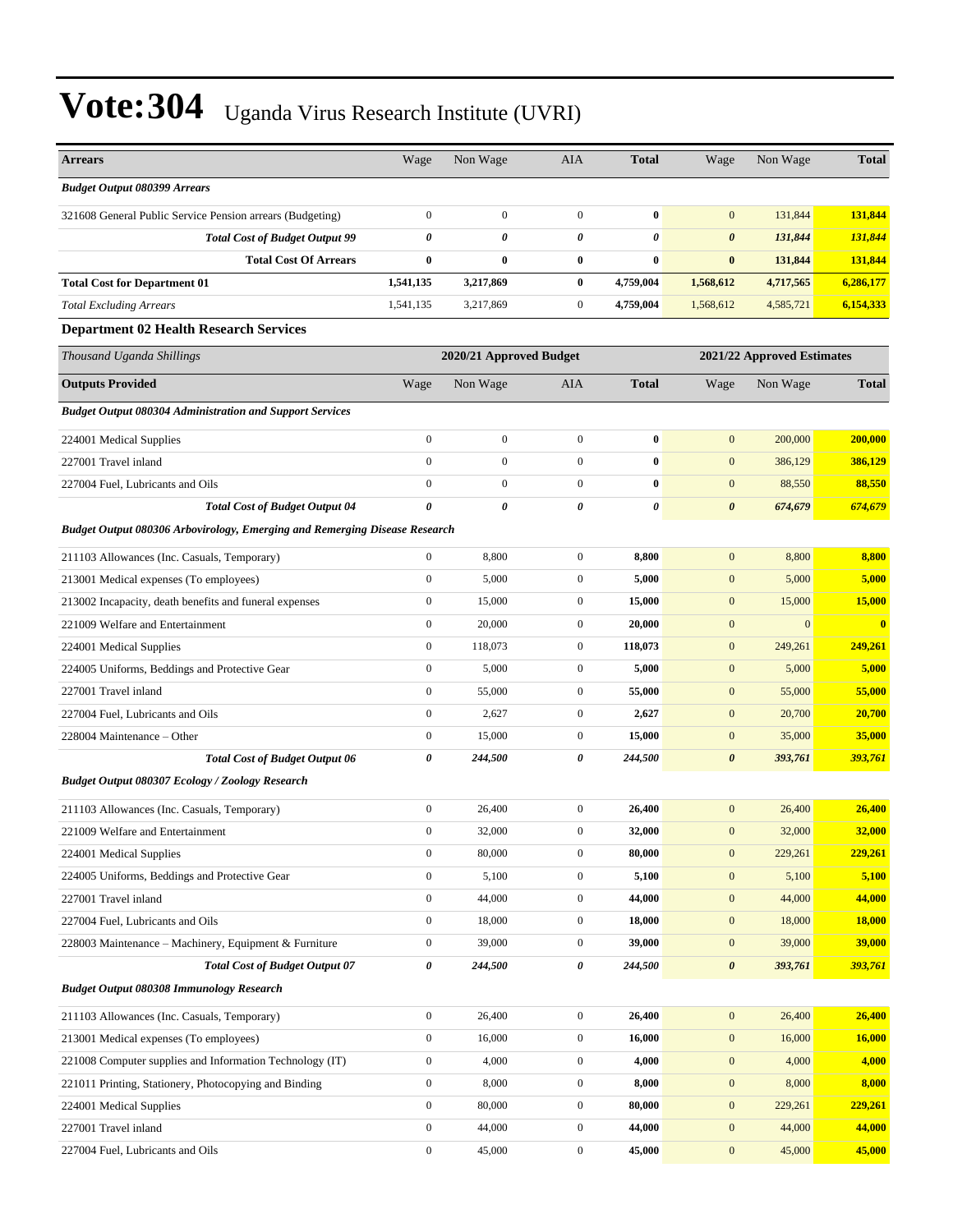| 228004 Maintenance - Other                                            | $\boldsymbol{0}$      | 21,100           | $\overline{0}$   | 21,100   | 21,100<br>$\mathbf{0}$           | 21,100           |
|-----------------------------------------------------------------------|-----------------------|------------------|------------------|----------|----------------------------------|------------------|
| <b>Total Cost of Budget Output 08</b>                                 | $\boldsymbol{\theta}$ | 244,500          | 0                | 244,500  | $\boldsymbol{\theta}$<br>393,761 | 393,761          |
| <b>Budget Output 080309 General Virology Research</b>                 |                       |                  |                  |          |                                  |                  |
| 211103 Allowances (Inc. Casuals, Temporary)                           | $\boldsymbol{0}$      | 8,800            | $\overline{0}$   | 8,800    | 8,800<br>$\mathbf{0}$            | 8,800            |
| 213002 Incapacity, death benefits and funeral expenses                | $\mathbf{0}$          | $\mathbf{0}$     | $\overline{0}$   | $\bf{0}$ | $\mathbf{0}$<br>8,000            | 8,000            |
| 221009 Welfare and Entertainment                                      | $\boldsymbol{0}$      | 10,000           | $\mathbf{0}$     | 10,000   | $\mathbf{0}$<br>10,000           | 10,000           |
| 224001 Medical Supplies                                               | $\boldsymbol{0}$      | 100,000          | $\overline{0}$   | 100,000  | $\mathbf{0}$<br>249,261          | 249,261          |
| 224005 Uniforms, Beddings and Protective Gear                         | $\mathbf{0}$          | 5,000            | $\mathbf{0}$     | 5,000    | $\mathbf{0}$<br>5,000            | 5,000            |
| 227001 Travel inland                                                  | $\boldsymbol{0}$      | 77,000           | $\mathbf{0}$     | 77,000   | $\mathbf{0}$<br>77,000           | 77,000           |
| 227002 Travel abroad                                                  | $\boldsymbol{0}$      | 15,300           | $\mathbf{0}$     | 15,300   | $\mathbf{0}$<br>15,300           | 15,300           |
| 227004 Fuel, Lubricants and Oils                                      | $\boldsymbol{0}$      | 28,400           | $\mathbf{0}$     | 28,400   | $\mathbf{0}$<br>20,400           | 20,400           |
| <b>Total Cost of Budget Output 09</b>                                 | $\boldsymbol{\theta}$ | 244,500          | 0                | 244,500  | $\boldsymbol{\theta}$<br>393,761 | 393,761          |
| <b>Budget Output 080310 Entomology Research</b>                       |                       |                  |                  |          |                                  |                  |
| 211103 Allowances (Inc. Casuals, Temporary)                           | $\boldsymbol{0}$      | 8,800            | $\mathbf{0}$     | 8,800    | $\mathbf{0}$<br>22,000           | 22,000           |
| 221002 Workshops and Seminars                                         | $\boldsymbol{0}$      | 2,800            | $\overline{0}$   | 2,800    | $\mathbf{0}$<br>32,800           | 32,800           |
| 221003 Staff Training                                                 | $\boldsymbol{0}$      | 5,000            | $\overline{0}$   | 5,000    | $\mathbf{0}$<br>5,000            | 5,000            |
| 221007 Books, Periodicals & Newspapers                                | $\boldsymbol{0}$      | 1,000            | $\overline{0}$   | 1,000    | $\mathbf{0}$<br>1,000            | 1,000            |
| 221009 Welfare and Entertainment                                      | $\boldsymbol{0}$      | 13,200           | $\mathbf{0}$     | 13,200   | $\mathbf{0}$<br>$\mathbf{0}$     | $\bf{0}$         |
| 224001 Medical Supplies                                               | $\boldsymbol{0}$      | 140,000          | $\mathbf{0}$     | 140,000  | $\mathbf{0}$<br>259,261          | 259,261          |
| 224005 Uniforms, Beddings and Protective Gear                         | $\boldsymbol{0}$      | 5,000            | $\mathbf{0}$     | 5,000    | $\mathbf{0}$<br>5,000            | 5,000            |
| 227001 Travel inland                                                  | $\boldsymbol{0}$      | 44,000           | $\overline{0}$   | 44,000   | $\mathbf{0}$<br>44,000           | 44,000           |
| 227004 Fuel, Lubricants and Oils                                      | $\boldsymbol{0}$      | 24,200           | $\mathbf{0}$     | 24,200   | $\mathbf{0}$<br>24,200           | 24,200           |
| <b>Total Cost of Budget Output 10</b>                                 | $\boldsymbol{\theta}$ | 244,000          | 0                | 244,000  | $\boldsymbol{\theta}$<br>393,261 | 393,261          |
| <b>Budget Output 080311 Epidemiology and Data Management Research</b> |                       |                  |                  |          |                                  |                  |
| 211103 Allowances (Inc. Casuals, Temporary)                           | $\mathbf{0}$          | 8,800            | $\overline{0}$   | 8,800    | $\mathbf{0}$<br>8,800            | 8,800            |
| 221002 Workshops and Seminars                                         | $\boldsymbol{0}$      | 40,000           | $\mathbf{0}$     | 40,000   | $\mathbf{0}$<br>40,000           | 40,000           |
| 221003 Staff Training                                                 | $\mathbf{0}$          | 12,477           | $\overline{0}$   | 12,477   | $\mathbf{0}$<br>12,477           | 12,477           |
| 222003 Information and communications technology (ICT)                | $\boldsymbol{0}$      | 40,000           | $\mathbf{0}$     | 40,000   | $\mathbf{0}$<br>40,000           | 40,000           |
| 224001 Medical Supplies                                               | $\boldsymbol{0}$      | 12,000           | $\mathbf{0}$     | 12,000   | $\mathbf{0}$<br>161,261          | 161,261          |
| 227001 Travel inland                                                  | $\boldsymbol{0}$      | 44,000           | $\mathbf{0}$     | 44,000   | $\mathbf{0}$<br>44,000           | 44,000           |
| 227002 Travel abroad                                                  | $\boldsymbol{0}$      | 47,959           | $\boldsymbol{0}$ | 47,959   | 47,959<br>$\mathbf{0}$           | 47,959           |
| 227004 Fuel, Lubricants and Oils                                      | $\boldsymbol{0}$      | 13,200           | $\boldsymbol{0}$ | 13,200   | $\mathbf{0}$<br>13,200           | 13,200           |
| 228004 Maintenance – Other                                            | $\boldsymbol{0}$      | 40,000           | $\boldsymbol{0}$ | 40,000   | $\mathbf{0}$<br>40,000           | 40,000           |
| <b>Total Cost of Budget Output 11</b>                                 | $\pmb{\theta}$        | 258,436          | 0                | 258,436  | 407,697<br>$\boldsymbol{\theta}$ | 407,697          |
| <b>Budget Output 080319 Human Resource Management Services</b>        |                       |                  |                  |          |                                  |                  |
| 211103 Allowances (Inc. Casuals, Temporary)                           | $\boldsymbol{0}$      | 88,000           | $\boldsymbol{0}$ | 88,000   | $\mathbf{0}$<br>56,000           | 56,000           |
| 213001 Medical expenses (To employees)                                | $\boldsymbol{0}$      | 30,000           | $\boldsymbol{0}$ | 30,000   | $\mathbf{0}$<br>80,000           | 80,000           |
| 221003 Staff Training                                                 | $\boldsymbol{0}$      | 100,000          | $\boldsymbol{0}$ | 100,000  | $\mathbf{0}$<br>60,000           | 60,000           |
| 221009 Welfare and Entertainment                                      | $\mathbf{0}$          | 44,000           | $\boldsymbol{0}$ | 44,000   | $\mathbf{0}$<br>46,000           | 46,000           |
| 223004 Guard and Security services                                    | $\boldsymbol{0}$      | $\boldsymbol{0}$ | $\boldsymbol{0}$ | $\bf{0}$ | $\mathbf{0}$<br>20,000           | 20,000           |
| <b>Total Cost of Budget Output 19</b>                                 | $\pmb{\theta}$        | 262,000          | 0                | 262,000  | $\boldsymbol{\theta}$<br>262,000 | 262,000          |
| <b>Budget Output 080320 Records Management Services</b>               |                       |                  |                  |          |                                  |                  |
| 211103 Allowances (Inc. Casuals, Temporary)                           | $\boldsymbol{0}$      | 12,000           | $\boldsymbol{0}$ | 12,000   | $\boldsymbol{0}$<br>$\mathbf{0}$ | $\boldsymbol{0}$ |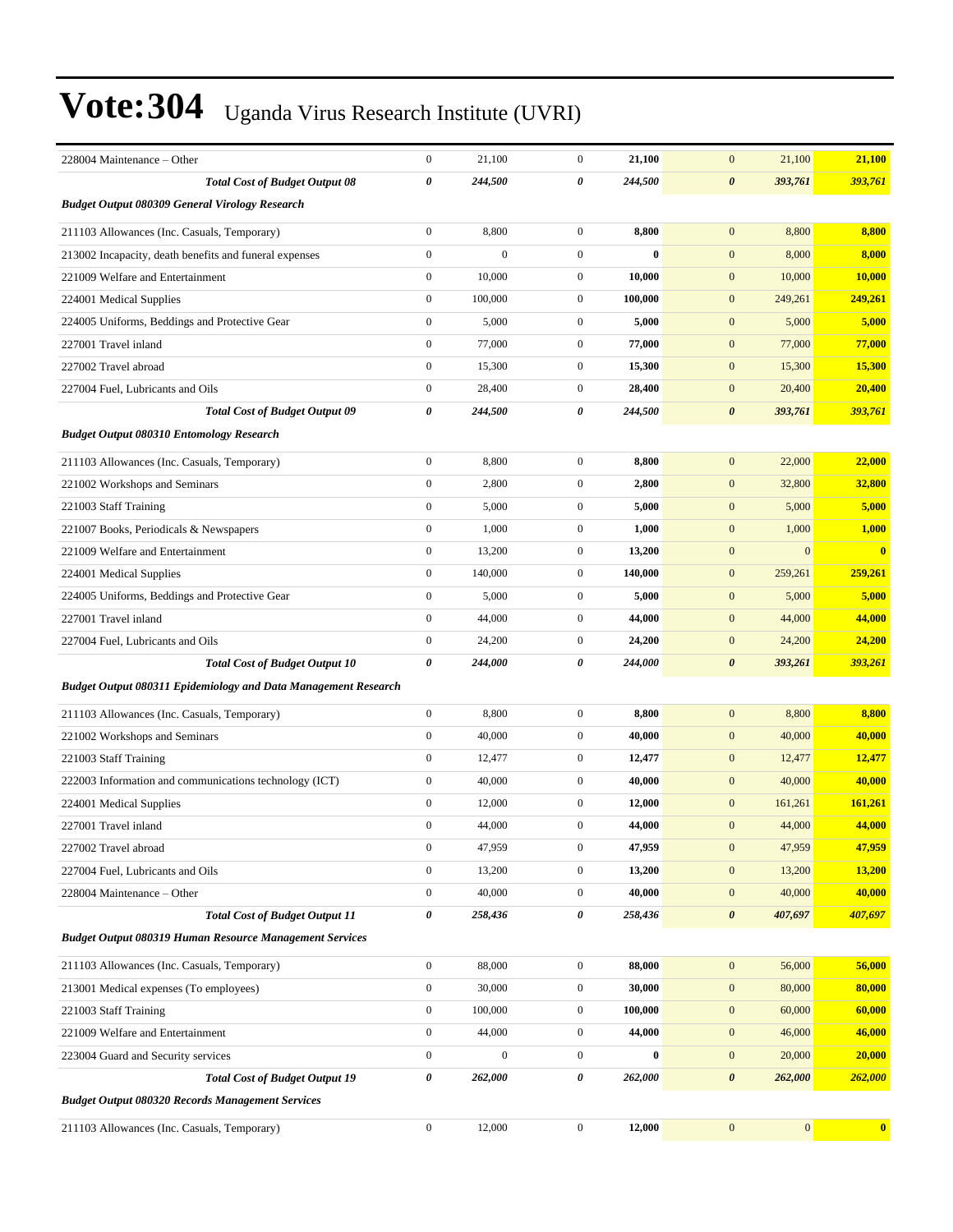| 221007 Books, Periodicals & Newspapers                   | $\mathbf{0}$ | 4,000        | $\mathbf{0}$   | 4,000        | 4,000<br>$\mathbf{0}$           | 4,000     |
|----------------------------------------------------------|--------------|--------------|----------------|--------------|---------------------------------|-----------|
| 221008 Computer supplies and Information Technology (IT) | $\mathbf{0}$ | 10,000       | $\Omega$       | 10,000       | 10,000<br>$\mathbf{0}$          | 10,000    |
| 221009 Welfare and Entertainment                         | $\Omega$     | $\mathbf{0}$ | $\Omega$       | $\mathbf{0}$ | $\mathbf{0}$<br>6,000           | 6,000     |
| 221011 Printing, Stationery, Photocopying and Binding    | $\mathbf{0}$ | 6,000        | $\Omega$       | 6,000        | $\mathbf{0}$<br>4,000           | 4,000     |
| 222002 Postage and Courier                               | $\mathbf{0}$ | 6,000        | $\mathbf{0}$   | 6,000        | $\mathbf{0}$<br>6,000           | 6,000     |
| 227001 Travel inland                                     | $\mathbf{0}$ | 2,000        | $\mathbf{0}$   | 2,000        | 10,000<br>$\mathbf{0}$          | 10,000    |
| <b>Total Cost of Budget Output 20</b>                    | 0            | 40,000       | 0              | 40.000       | 40,000<br>$\boldsymbol{\theta}$ | 40,000    |
| <b>Total Cost Of Outputs Provided</b>                    | $\bf{0}$     | 1,782,436    | $\bf{0}$       | 1,782,436    | $\bf{0}$<br>3,352,679           | 3,352,679 |
| <b>Total Cost for Department 02</b>                      | $\bf{0}$     | 1,782,436    | 0              | 1,782,436    | $\bf{0}$<br>3,352,679           | 3,352,679 |
| <b>Total Excluding Arrears</b>                           | $\mathbf{0}$ | 1,782,436    | $\overline{0}$ | 1,782,436    | $\mathbf{0}$<br>3,352,679       | 3,352,679 |

#### **Department 03 Internal Audit**

| Thousand Uganda Shillings                                       |                  | 2020/21 Approved Budget |                |              |                       | 2021/22 Approved Estimates |                         |
|-----------------------------------------------------------------|------------------|-------------------------|----------------|--------------|-----------------------|----------------------------|-------------------------|
| <b>Outputs Provided</b>                                         | Wage             | Non Wage                | <b>AIA</b>     | <b>Total</b> | Wage                  | Non Wage                   | <b>Total</b>            |
| <b>Budget Output 080304 Administration and Support Services</b> |                  |                         |                |              |                       |                            |                         |
| 211103 Allowances (Inc. Casuals, Temporary)                     | $\boldsymbol{0}$ | 22,000                  | $\mathbf{0}$   | 22,000       | $\mathbf{0}$          | 24,000                     | 24,000                  |
| 212106 Validation of old Pensioners                             | $\mathbf{0}$     | $\mathbf{0}$            | $\overline{0}$ | $\bf{0}$     | $\overline{0}$        | 12,000                     | <b>12,000</b>           |
| 213001 Medical expenses (To employees)                          | $\mathbf{0}$     | 4,000                   | $\overline{0}$ | 4,000        | $\mathbf{0}$          | 4,000                      | 4,000                   |
| 221003 Staff Training                                           | $\mathbf{0}$     | 20,000                  | $\overline{0}$ | 20,000       | $\mathbf{0}$          | 12,000                     | 12,000                  |
| 221007 Books, Periodicals & Newspapers                          | $\boldsymbol{0}$ | $\mathbf{0}$            | $\overline{0}$ | $\mathbf{0}$ | $\mathbf{0}$          | 1,950                      | 1,950                   |
| 221009 Welfare and Entertainment                                | $\mathbf{0}$     | 8,100                   | $\mathbf{0}$   | 8,100        | $\boldsymbol{0}$      | $\overline{0}$             | $\mathbf{0}$            |
| 221011 Printing, Stationery, Photocopying and Binding           | $\mathbf{0}$     | 8,000                   | $\overline{0}$ | 8,000        | $\mathbf{0}$          | 11,804                     | 11,804                  |
| 223001 Property Expenses                                        | $\mathbf{0}$     | 25,000                  | $\overline{0}$ | 25,000       | $\mathbf{0}$          | $\overline{0}$             | $\overline{\mathbf{0}}$ |
| 225001 Consultancy Services- Short term                         | $\mathbf{0}$     | $\mathbf{0}$            | $\overline{0}$ | $\bf{0}$     | $\mathbf{0}$          | 48,000                     | 48,000                  |
| 227001 Travel inland                                            | $\boldsymbol{0}$ | 25,300                  | $\overline{0}$ | 25,300       | $\mathbf{0}$          | 40,348                     | 40,348                  |
| 227004 Fuel, Lubricants and Oils                                | $\mathbf{0}$     | 17,600                  | $\mathbf{0}$   | 17,600       | $\mathbf{0}$          | 26,250                     | 26,250                  |
| 228002 Maintenance - Vehicles                                   | $\mathbf{0}$     | 20,000                  | $\overline{0}$ | 20,000       | $\mathbf{0}$          | 20,000                     | 20,000                  |
| <b>Total Cost of Budget Output 04</b>                           | 0                | 150,000                 | 0              | 150,000      | $\boldsymbol{\theta}$ | 200,352                    | 200,352                 |
| <b>Total Cost Of Outputs Provided</b>                           | $\bf{0}$         | 150,000                 | $\bf{0}$       | 150,000      | $\bf{0}$              | 200,352                    | 200,352                 |
| <b>Total Cost for Department 03</b>                             | $\bf{0}$         | 150,000                 | $\bf{0}$       | 150,000      | $\bf{0}$              | 200,352                    | 200,352                 |
| <b>Total Excluding Arrears</b>                                  | $\boldsymbol{0}$ | 150,000                 | 0              | 150,000      | $\mathbf{0}$          | 200,352                    | 200,352                 |
| <b>Development Budget Estimates</b>                             |                  |                         |                |              |                       |                            |                         |

#### **Project 1442 UVRI Infrastructual Development Project**

| Thousand Uganda Shillings                                                           |                                                                                              | 2020/21 Approved Budget |                |              | 2021/22 Approved Estimates |                       |           |  |  |  |
|-------------------------------------------------------------------------------------|----------------------------------------------------------------------------------------------|-------------------------|----------------|--------------|----------------------------|-----------------------|-----------|--|--|--|
| <b>Capital Purchases</b>                                                            | <b>GoU Dev't External Fin</b><br><b>GoU</b> Dev't External Fin<br><b>AIA</b><br><b>Total</b> |                         |                | <b>Total</b> |                            |                       |           |  |  |  |
| <b>Budget Output 080372 Government Buildings and Administrative Insfrastructure</b> |                                                                                              |                         |                |              |                            |                       |           |  |  |  |
| 312102 Residential Buildings                                                        | 2,100,000                                                                                    | $\Omega$                | $\overline{0}$ | 2,100,000    | 2,100,000                  | $\mathbf{0}$          | 2,100,000 |  |  |  |
| <b>Total Cost Of Budget Output 080372</b>                                           | 2,100,000                                                                                    | 0                       | 0              | 2,100,000    | 2,100,000                  | $\boldsymbol{\theta}$ | 2,100,000 |  |  |  |
| <b>Budget Output 080377 Purchase of Specialised Machinery and Equipment</b>         |                                                                                              |                         |                |              |                            |                       |           |  |  |  |
| 312202 Machinery and Equipment                                                      | $\mathbf{0}$                                                                                 | $\Omega$                | $\Omega$       | $\bf{0}$     | 3,790,000                  | $\overline{0}$        | 3,790,000 |  |  |  |
| <b>Total Cost Of Budget Output 080377</b>                                           | 0                                                                                            | 0                       | $\theta$       | 0            | 3,790,000                  | $\theta$              | 3,790,000 |  |  |  |
| <b>Total Cost for Capital Purchases</b>                                             | 2,100,000                                                                                    | $\mathbf{0}$            | $\mathbf{0}$   | 2.100.000    | 5,890,000                  | $\overline{0}$        | 5,890,000 |  |  |  |
| <b>Total Cost for Project: 1442</b>                                                 | 2,100,000                                                                                    | $\Omega$                | $\overline{0}$ | 2,100,000    | 5,890,000                  | $\overline{0}$        | 5,890,000 |  |  |  |
| <b>Total Excluding Arrears</b>                                                      | 2,100,000                                                                                    | $\mathbf{0}$            | $\mathbf{0}$   | 2.100.000    | 5,890,000                  | $\overline{0}$        | 5,890,000 |  |  |  |